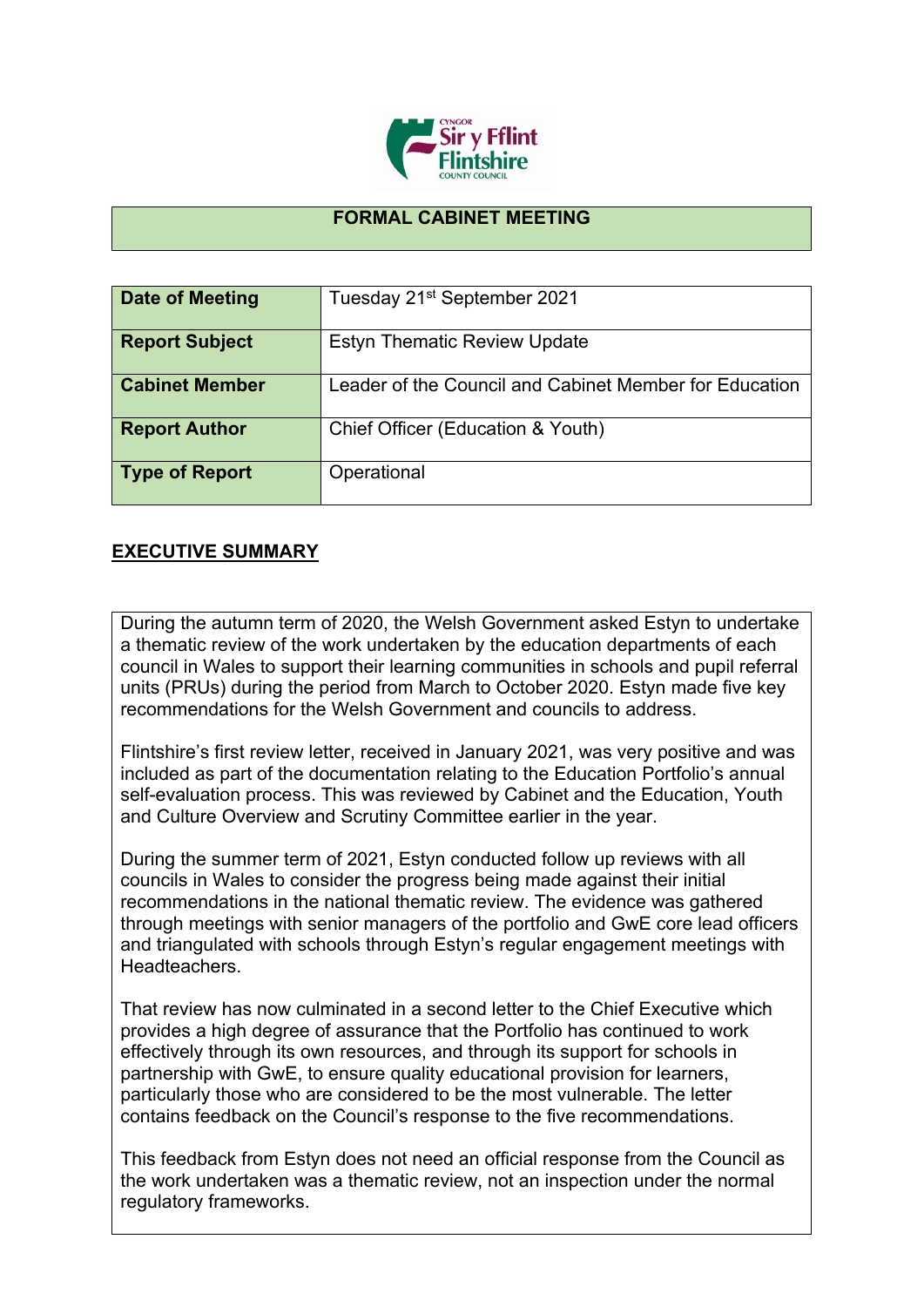|    | <b>RECOMMENDATIONS</b>                                                                                                                                                                                                                                            |
|----|-------------------------------------------------------------------------------------------------------------------------------------------------------------------------------------------------------------------------------------------------------------------|
| 1  | Cabinet acknowledges the effective work of the Education Portfolio, in<br>conjunction with the regional school improvement service GwE, in ensuring<br>Flintshire learners continued to receive effective educational provision<br>through the Covid-19 pandemic. |
| 2  | Cabinet notes the positive progress made against each of the five Estyn<br>recommendations in the national thematic review by the Education Portfolio<br>and schools.                                                                                             |
| 3. | Cabinet requests that the assurance letter is considered by the Education,<br>Youth and Culture Overview and Scrutiny Committee.                                                                                                                                  |

## **REPORT DETAILS**

| 1.00 | <b>EXPLAINING THE ESTYN THEMATIC REVIEW LETTER</b>                                                                                                                                                                                                                                                                                                                                                                                                                                                                                 |
|------|------------------------------------------------------------------------------------------------------------------------------------------------------------------------------------------------------------------------------------------------------------------------------------------------------------------------------------------------------------------------------------------------------------------------------------------------------------------------------------------------------------------------------------|
| 1.01 | During the autumn term 2020, the Welsh Government asked Estyn to<br>undertake a review of local authorities' work in supporting their learning<br>communities, and particularly vulnerable learners in schools and pupil<br>referral units (PRUs), during the period from March to October 2020.                                                                                                                                                                                                                                   |
|      | The evidence for this review was based on virtual meetings with officers,<br>the Cabinet Member for Education, the Chair of the Education, Youth and<br>Culture Committee and a sample of schools and PRUs. Estyn also<br>considered the supporting documentation provided by the local authority<br>and the feedback from surveys of school/PRU leaders, governors,<br>teachers and support staff, parents and pupils. The feedback from the 22<br>local authorities culminated in a national report back to Welsh<br>Government. |
|      | The report focused specifically on two aspects:                                                                                                                                                                                                                                                                                                                                                                                                                                                                                    |
|      | • Promoting learning – the quality of the learning offer and how has this<br>been supported through further guidance and professional learning?                                                                                                                                                                                                                                                                                                                                                                                    |
|      | • Supporting vulnerable pupils – how did the local authority targeted<br>services and support to vulnerable pupils to support them to engage in<br>learning? What barriers still exist?                                                                                                                                                                                                                                                                                                                                            |
|      | The national report was published in January 2021 and a link to it is<br>included within the list of accessible documents at Section 6 of this report.                                                                                                                                                                                                                                                                                                                                                                             |
|      | Each Council also received an individual letter outlining Estyn's view of its<br>response to those two key aspects in the early stage of the pandemic. This<br>letter was previously shared with Cabinet as part of the Portfolio's annual<br>self-evaluation report.                                                                                                                                                                                                                                                              |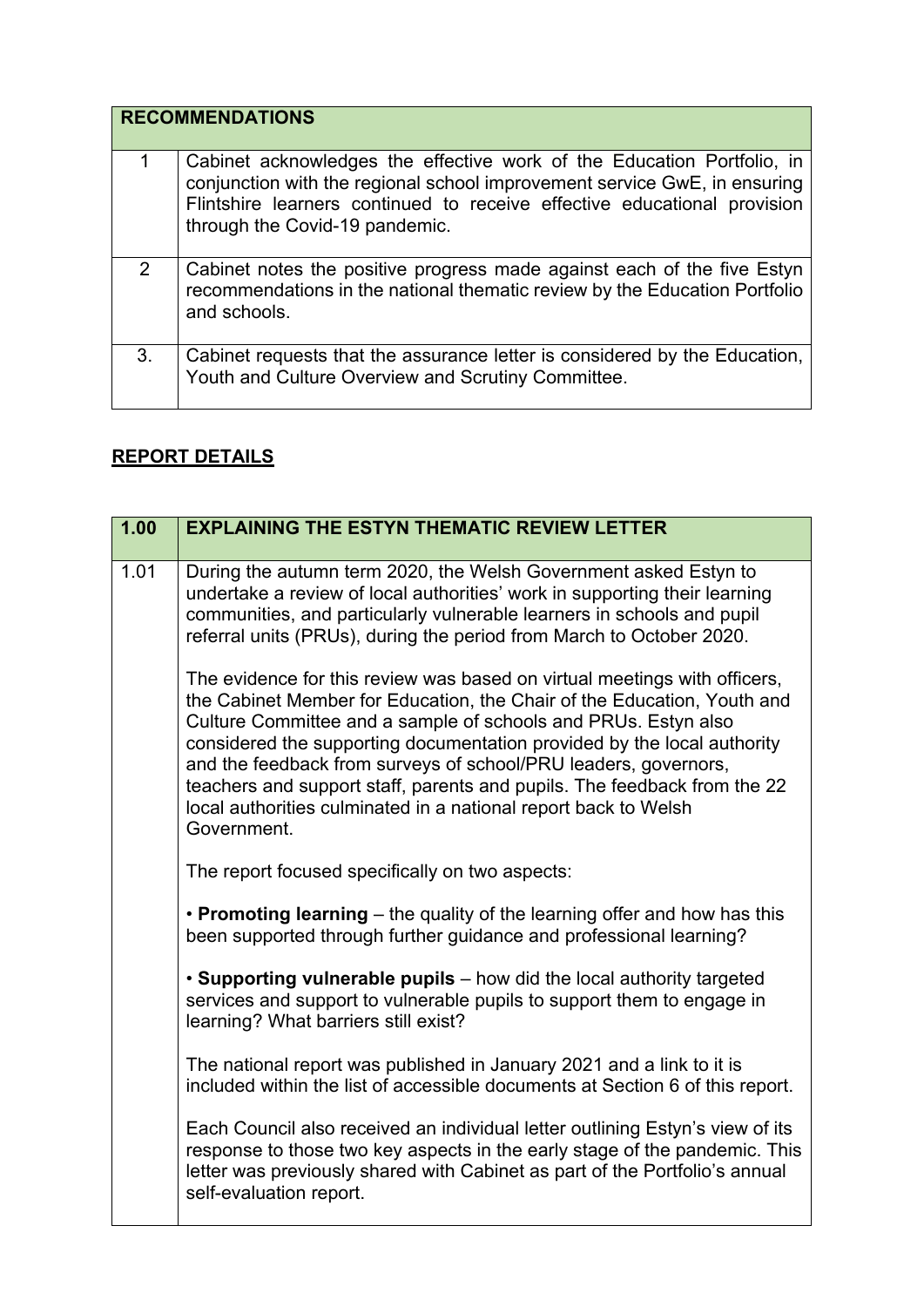| 1.02 | Within the national report, Estyn made five recommendations for the<br>Welsh Government to work with regional consortia, local authorities and<br>other partners and providers. These recommendations were:                                                                                                                                                                                                                               |
|------|-------------------------------------------------------------------------------------------------------------------------------------------------------------------------------------------------------------------------------------------------------------------------------------------------------------------------------------------------------------------------------------------------------------------------------------------|
|      | R1 Urgently address barriers to learning at home, particularly where this is<br>due to a lack of access to suitable computers or adequate connectivity                                                                                                                                                                                                                                                                                    |
|      | R2 Improve the quality of the distance and blended learning experiences<br>for pupils by supporting more effective teaching across and within schools<br>and PRUs                                                                                                                                                                                                                                                                         |
|      | R3 Develop a coherent approach to improve progress in literacy,<br>numeracy and personal and social skills of vulnerable pupils<br>disproportionally affected by the pandemic, for example pupils eligible for<br>free school meals                                                                                                                                                                                                       |
|      | R4 Establish strategies to monitor and address the long-term impact of the<br>pandemic on the physical and mental health of pupils                                                                                                                                                                                                                                                                                                        |
|      | R5 Create opportunities to take stock and evaluate the impact of policies<br>and practices developed since the start of the pandemic to inform future<br>ways of working and curriculum design                                                                                                                                                                                                                                            |
| 1.03 | During the summer term of 2021, Estyn conducted follow up reviews with<br>all councils in Wales to consider the progress being made against their<br>recommendations in the thematic review. The evidence was gathered<br>through meetings with senior managers of the portfolio and GwE core lead<br>officers and triangulated with schools through Estyn's regular engagement<br>meetings with Headteachers.                            |
|      | That review has now culminated in a second letter to the Chief Executive<br>which provides a high degree of assurance that the Portfolio has continued<br>to work effectively in providing support for schools and vulnerable learners,<br>to ensure quality educational provision was delivered through the second<br>stage of the pandemic.                                                                                             |
|      | The letter sets out the Council's progress against each of the five<br>recommendations and can been viewed at Appendix 1. The letter is a<br>positive endorsement of the work of the Education Portfolio within areas<br>for which it has strategic responsibility and also in its partnership approach<br>to supporting schools with the regional school improvement service, GwE.                                                       |
| 1.04 | This feedback from Estyn does not need an official response from the<br>Council as the work undertaken was a thematic review, not an inspection<br>under the normal regulatory frameworks. There is no need for the<br>production of any follow up action plan. The priorities outlined in the five<br>recommendations will be absorbed now into the 'business as usual' for the<br>[Portfolio and schools when they reopen in September. |
|      | The normal regulatory framework for the inspection of Local Government<br>Education Services will restart from September 2021. Flintshire has<br>already been inspected on this framework (June 2019) and the<br>recommendations from that full inspection are embedded in the Council<br>Plan and the Portfolio Business Plan.                                                                                                           |